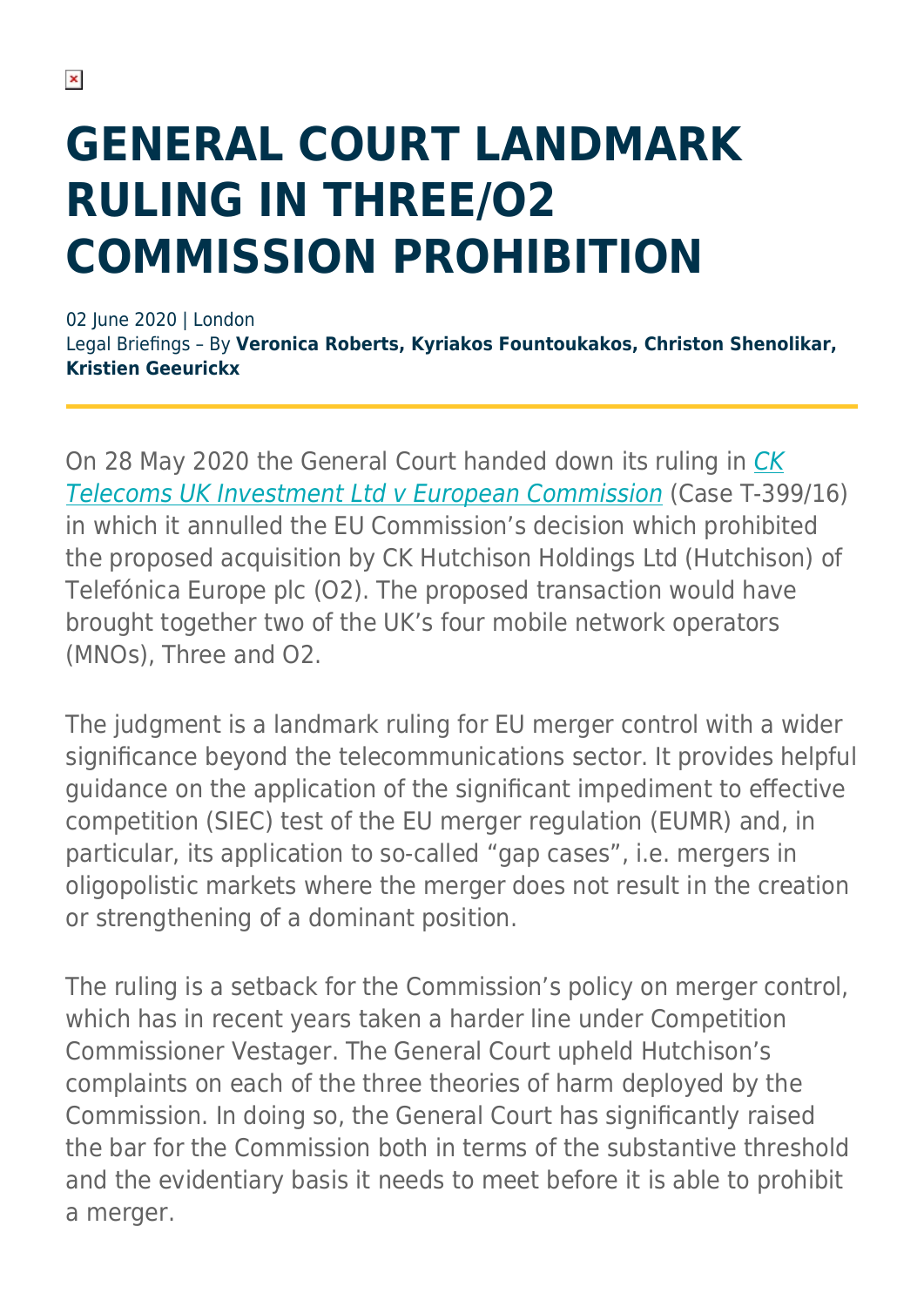- This is the first ruling from the European Courts on the SIEC test introduced in 2004 in order to address the issue of mergers in oligopolistic markets and therefore contains some important guidance on this key concept.
- The Court accepts that the test allows the Commission to prohibit certain transactions in oligopolistic markets which do not give rise to the creation or strengthening of a dominant position, provided they can be expected to affect the competitive conditions on the market to an equivalent extent, by allowing the merged entity to determine the parameters of competition and become a price maker rather than remaining a price taker.
- The Court makes it clear that the Commission needs to demonstrate the existence of an SIEC with a "strong probability" and the burden of proof on the Commission is somewhere between the balance of probabilities and beyond all reasonable doubt.
- The Court is critical of the Commission's approach to the concept of 'an important competitive force' (ICF) in the context of non-coordinated effects, in considering that this does not require an undertaking to stand out from its competitors in terms of impact on competition. Such approach would allow the Commission to treat as an ICF any undertaking in an oligopolistic market exerting competitive pressure.
- The ruling casts doubt on a number of aspects of the Commission's analysis which it has relied on in a number of other cases, and will be encouraging for other pending appeals challenging the Commission's application of the SIEC test (eg ThyssenKrupp/Tata)
- It will therefore be seen as a greater opportunity for consolidation in certain sectors, as long as the General Court's approach will be upheld by the CJEU. The Commission has so far not made it clear whether or not it will appeal the ruling, but in light of its wider implications for the Commission's merger control policy it is widely anticipated that it will do so.

#### [Background to the Appeal](https://www.herbertsmithfreehills.com/hsfpdf/latest-thinking/general-court-landmark-ruling-in-threeo2-commission-prohibition#Background)

[The Court's Analysis of the Legal Framework Under the EUMR](https://www.herbertsmithfreehills.com/hsfpdf/latest-thinking/general-court-landmark-ruling-in-threeo2-commission-prohibition#Courts)

[Review of the Commission's Three Theories of Harm](https://www.herbertsmithfreehills.com/hsfpdf/latest-thinking/general-court-landmark-ruling-in-threeo2-commission-prohibition#Harm)

#### **BACKGROUND TO THE APPEAL**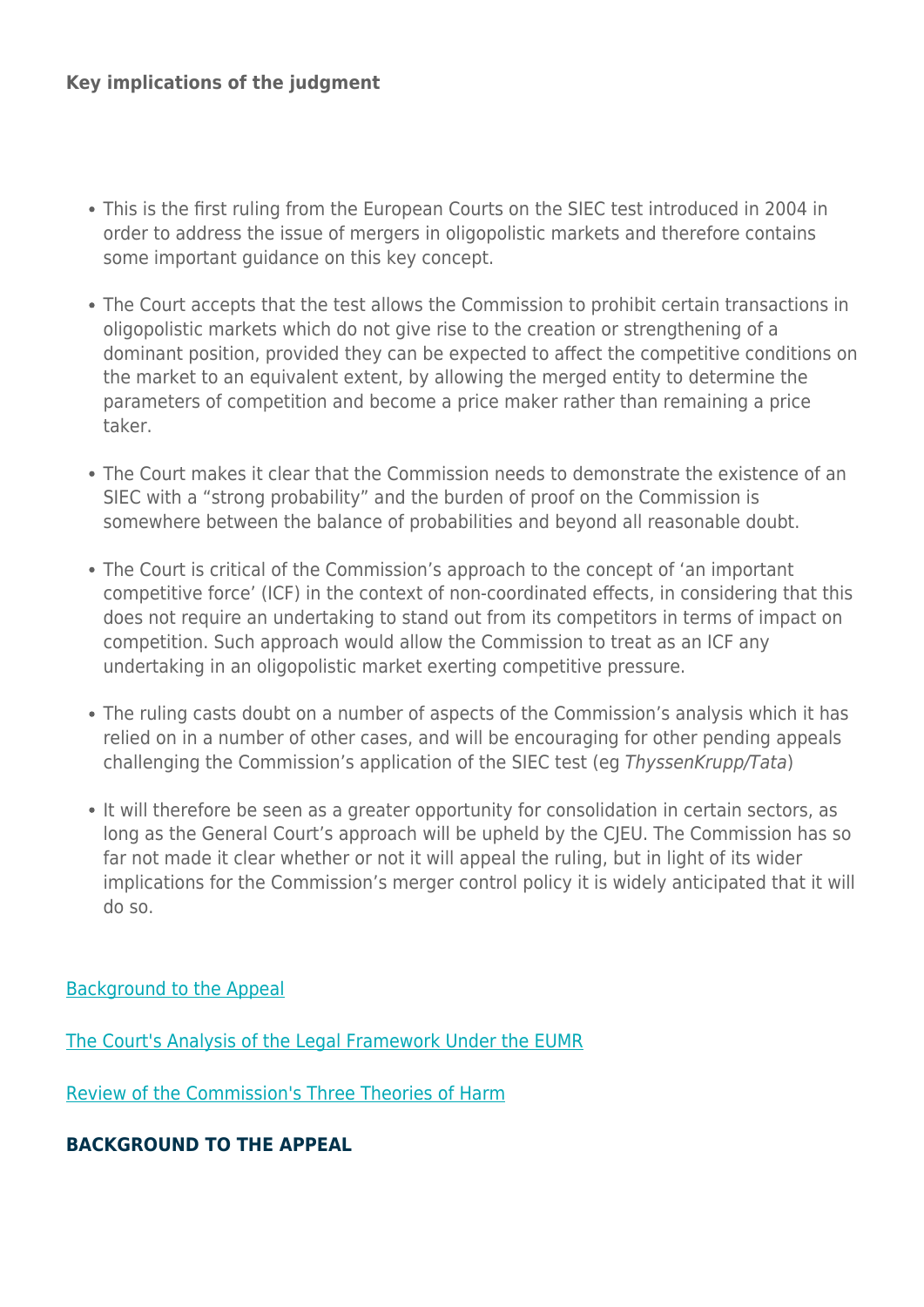The proposed merger between Three and O2 was a highly politicised transaction at the time. Under Competition Commissioner Almunia the Commission had cleared, with commitments, a number of "four to three" MNO mergers in Austria, Germany and Ireland. However, under Commissioner Vestager similar mergers began to face greater scrutiny than before. Shortly before the prohibition decision in Three/O2, Telenor and TeliaSonera had abandoned a proposed four to three MNO merger in Denmark due to Commission opposition.

A number of commentators considered that the Commission would no longer permit four to three MNO mergers, as a matter of policy, absent commitments leading to the creation of a new fourth MNO, which occurred in the later Hutchison 3G Italy/Wind/JV decision. The Commission, however, maintained that there was no such "magic number" of MNOs in a national market and that each case is decided on its own facts. More recently, the Commission even approved a four to three MNO merger in the Netherlands (Tele2 NL/T-Mobile NL).

In addition, despite not having jurisdiction to review the transaction, both the Competition and Markets Authority (CMA) and Ofcom, publicly opposed the Three/O2 deal, calling on the Commission to prohibit the transaction.

#### **THE COURT'S ANAYLSIS OF THE LEGAL FRAMEWORK UNDER THE EUMR**

First, as regards the standard of judicial scrutiny, the General Court stated that its review extends to all elements of Commission decisions and that it was appropriate to conduct an indepth "thorough examination" of the legal and factual questions under appeal. In addition, as established by previous case law (in the Tetra Laval judgment), the role of the EU courts is to establish whether the evidence relied on by the Commission is "factually accurate, reliable and consistent" and whether "the evidence contains all the information which must be taken into account in order to assess a complex situation and whether it is capable of supporting the conclusions" that the Commission wishes to draw.

Second, the General Court analysed the scope of the SIEC test in Article 2(3) EUMR, which provides that a "concentration which would significantly impede effective competition, in the common market or in a substantial part of it, in particular as a result of the creation or strengthening of a dominant position" can be prohibited by the Commission.

The current test is broader than the substantive test under the original version of the EUMR and the Court agreed that it enables the Commission to catch mergers in oligopolistic markets if they give rise to an SIEC, even if they do not result in the creation or strengthening of a dominant position. Notwithstanding, the General Court considered that the SIEC test in the current EUMR was intended to "maintain and even strengthen the concept of a dominant position" in EU competition law and increase legal certainty. Therefore, the General Court held that Article 2(3) EUMR "must be interpreted as allowing the Commission to prohibit, in certain circumstances, on oligopolistic markets concentrations which, although not giving rise to the creation or strengthening of… [a] dominant position, are liable to affect the competitive conditions on the market to an extent equivalent to that attributed to such positions, by conferring on the merged entity the power to enable it to determine, by itself, the parameters of competition and, in particular, to become a price maker instead of remaining a price taker" (emphasis added).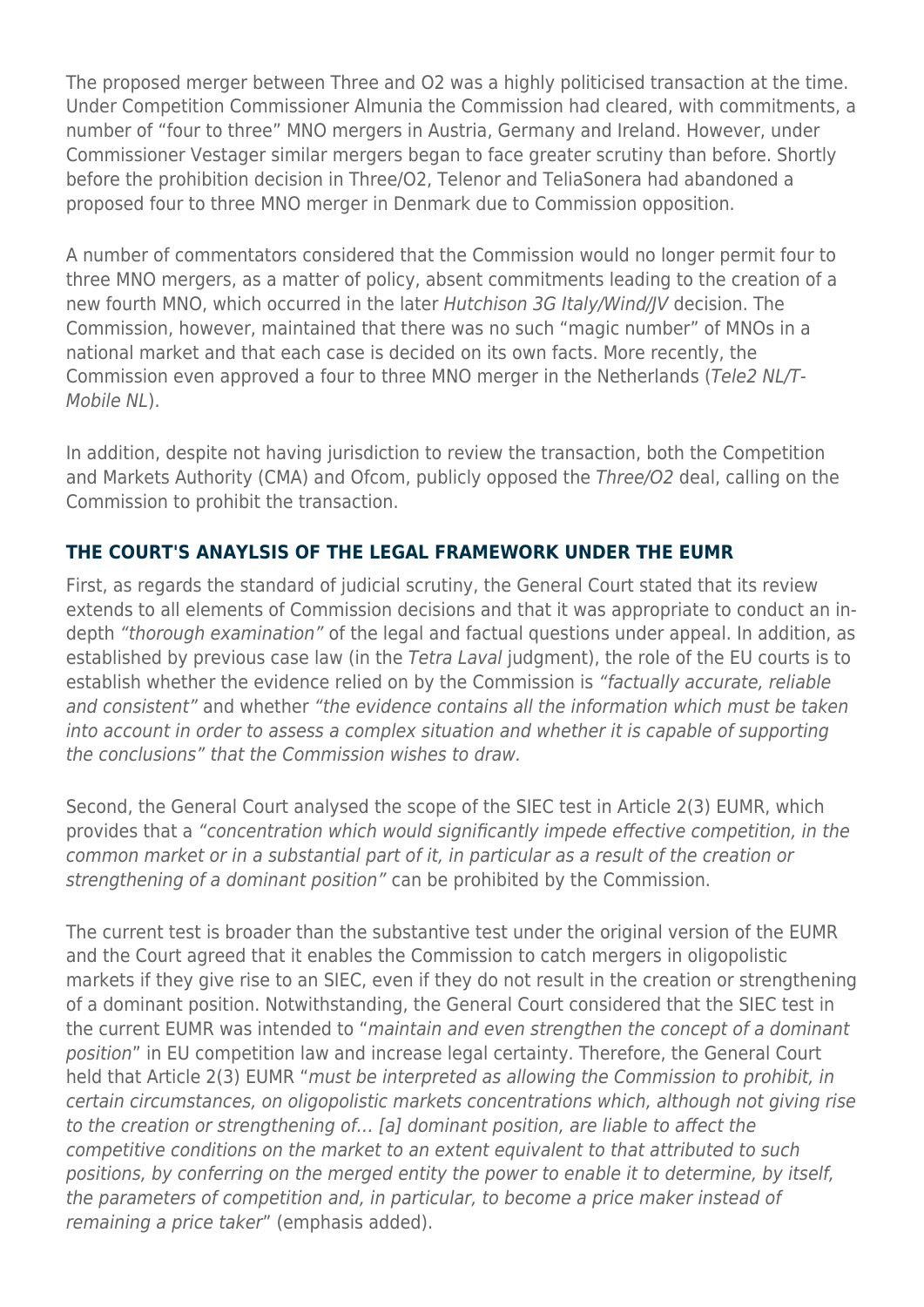In relation to non-coordinated effects (i.e. unilateral anticompetitive effects arising from a merger), the General Court held that Article 2(3) EUMR must be interpreted in light of recital 25 EUMR, which sets out two cumulative tests, namely that the concentration must involve (i) the elimination of important competitive constraints that the merging parties exerted on each other; and (ii) a reduction of competitive pressure on the remaining competitors. Further, the "mere effect" of reducing competitive pressure on the remaining competitors is not, in principle, sufficient to demonstrate an SIEC.

Third, in assessing the standard the Commission needs to meet, the General Court found that the more complex or uncertain the Commission's theory of harm is, the more demanding the EU courts must be in reviewing such decisions. Further, the onus is on the Commission to demonstrate that an SIEC was a "direct and immediate effect of the concentration". As regards the burden of proof, the Commission needs to demonstrate with a "strong probability the existence of significant impediments" following the merger. The General Court considers, therefore, that the burden of proof on the Commission is somewhere between the balance of probabilities and beyond all reasonable doubt.

#### **REVIEW OF THE COMMISSION'S THREE THEORIES OF HARM**

The General Court considered a number of arguments from Hutchison relating to the Commission's three theories of harm in this case, namely:

- 1. alleged non-coordinated effects on the retail market for mobile communications services;
- 2. alleged non-coordinated effects from a disruption of the network-sharing arrangements in the UK; and
- 3. alleged non-coordinated effects on the wholesale market for mobile communications services.

#### **1. Non-coordinated effects on the retail market**

The Commission alleged that the Three/O2 transaction would have resulted in significantly weakened competition on the retail market for mobile communications services. Hutchison appealed the Commission's findings on a number of grounds, including the Commission's classification of Three as an important competitive force, the assessment of closeness of competition between Three and O2, and the quantitative pricing analysis on the effects of the transaction.

#### *Three as an important competitive force*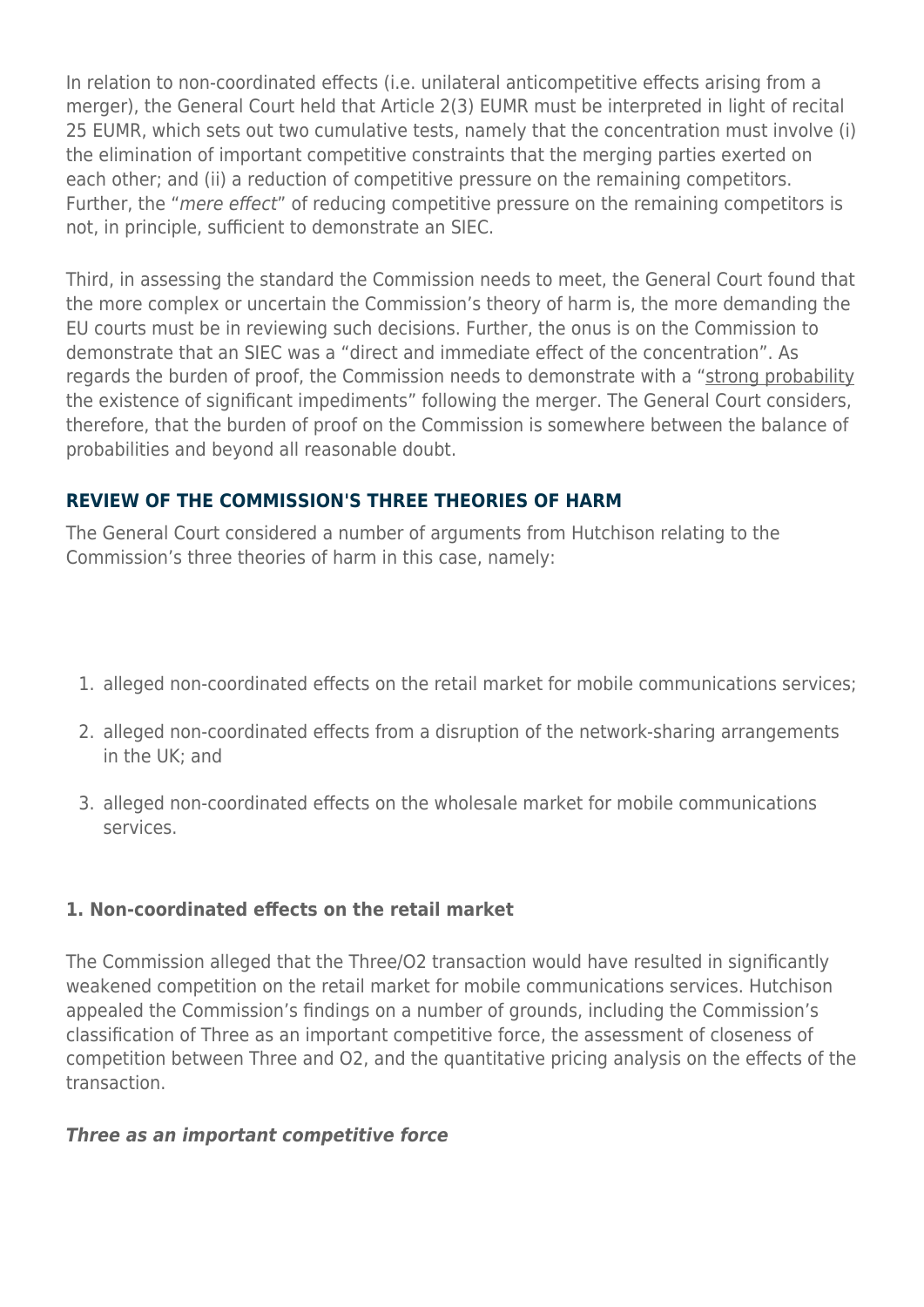The General Court upheld Hutchison's complaint that the Commission had distorted the concept of an important competitive force. The Commission's view was that, to be an important competitive force ("ICF"), an undertaking did not need to particularly stand out from other competitors in terms of impact on competition, but later conceded what was needed was for that competitor to have an impact on competition greater than its market share would suggest. The General Court held that this was not sufficient in itself to prove an SIEC and if the Commission's position were correct, it would allow it to treat as an ICF any undertaking in an oligopolistic market exerting competitive pressure.

The General Court also cast doubt on whether the concept of an "important competitive force" could be regarded as an "autonomous legal criterion" and considered that the Commission had confused this concept with the legal framework set out in Article 2(3) and recital 25 EUMR. By doing so, the Commission had considerably broadened the scope of the SIEC test "since any elimination of an important competitive force, would amount to the elimination of an important competitive constraint which, in turn, would justify a finding of a significant impediment to effective competition".

#### *Closeness of competition*

Further supporting its theory of harm of non-coordinated effects in the retail market, the Commission concluded that Three and O2 were close competitors. The Court broadly supported the use of a "closeness of competition" analysis in merger reviews, but it did not consider that the Commission had demonstrated how closely Three and O2 were competing, or that it had shown that they exerted important competitive constraints on each other. Overall, the General Court found that Three and O2 were not particularly close competitors, even if all MNOs were by definition close to a greater or lesser extent.

While the Commission had established that Three and O2 were "relatively close" competitors in some segments of the markets, "that factor alone is not sufficient to prove, in the present case, the elimination of important competitive constraints which the parties to the concentration exerted upon each other and cannot suffice to establish a significant impediment to effective competition". The Court was quite clear that to hold otherwise would mean that any concentration resulting in a reduction from four to three operators would as a matter of principle be prohibited, i.e. emphatically rejecting there being a "magic number" of MNOs in a market.

#### *Quantitative analysis*

The General Court was also very critical of the Commission's quantum analysis of upward pricing pressure in this case (the "UPP analysis"). The Court noted that the Commission's UPP analysis relied on only a limited number of key inputs, i.e. diversion ratios and margins. As a result, the UPP analysis was not sufficient to show an elimination of important competitive constraints that the parties had exerted upon each other would result in a significant increase in prices and, therefore, in an SIEC. Overall, the General Court found the Commission's quantitative analysis lacked probative value and upheld Hutchison's challenges of this analysis.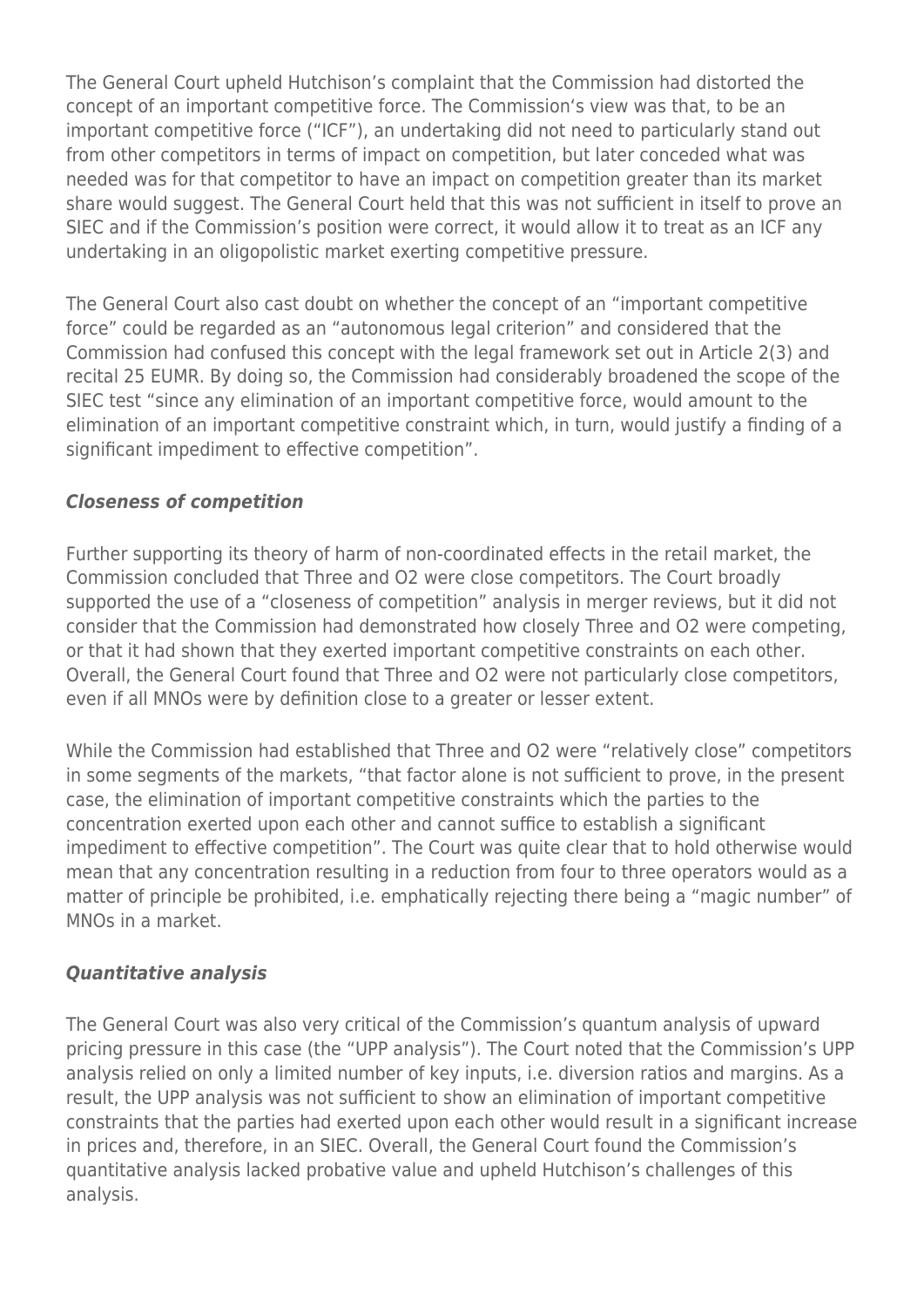Interestingly, the General Court considered that the Commission should have included transaction efficiencies as a component in its UPP analysis. This observation is significant as it potentially opens the door to a greater consideration of efficiencies as part of merger reviews which, to date, has been very limited due to the very high threshold in the Commission's horizontal merger guidelines.

#### **2. Non-coordinated effects from network-sharing**

In the UK, the four MNOs between them are party to two network-sharing arrangements. Three and EE are party to the MBNL network-sharing arrangement, whereas O2 and Vodafone are parties to the Beacon network-sharing arrangement. These arrangements enable the parties to share, to different extents, the network infrastructure needed to provide mobile communications services. The Commission considered that the Three/O2 transaction would disrupt the competitive dynamic between the two network-sharing arrangements as the merged entity would be a party to both MBNL and Beacon.

The General Court agreed with the Commission that "reduced competition from one mobile network operator, which is linked to the parties to the concentration through network-sharing arrangements, could, in certain cases, lead to a significant impediment to effective competition". The Court went on to say that the fact that network-sharing arrangements may be pro-competitive, did not mean that termination, renegotiating or each subsequent alteration following a merger could necessarily be characterised as an SIEC. This would depend on the possible pro-competitive or anticompetitive effects of the new situation, which the Commission or national competition authorities could assess. Therefore, the General Court found that a possible misalignment of interests, a disruption of the pre-existing arrangements, or even termination of those agreements, did not of itself constitute an SIEC.

The General Court also considered the effects of Hutchison's proposed network consolidation on EE and Vodafone. In this regard, the Court highlighted numerous fundamental deficiencies with the Commission's analysis. Further, the General Court stated that "the assessment of a possible elimination of important competitive constraints that the merging parties had exerted upon each other and a possible reduction of competitive pressure on the remaining competitors lies at the heart of the assessment of the non-coordinated effects arising from the concentration". Therefore, it is clear that the General Court considered that the key consideration was the removal of competitive constraints that the parties had exerted on one another rather than harm to competitors. In essence, the Court found that "EU competition rules are primarily intended to protect the competitive process as such, and not competitors".

The General Court then went on to assess the Commission's argument that the proposed transaction could have led to a reduction on each MNO's incentives to proactively invest and improve its network, reducing competitive pressure. The Commission maintained that this could have arisen as a result of Three having visibility of the development of both networksharing arrangements.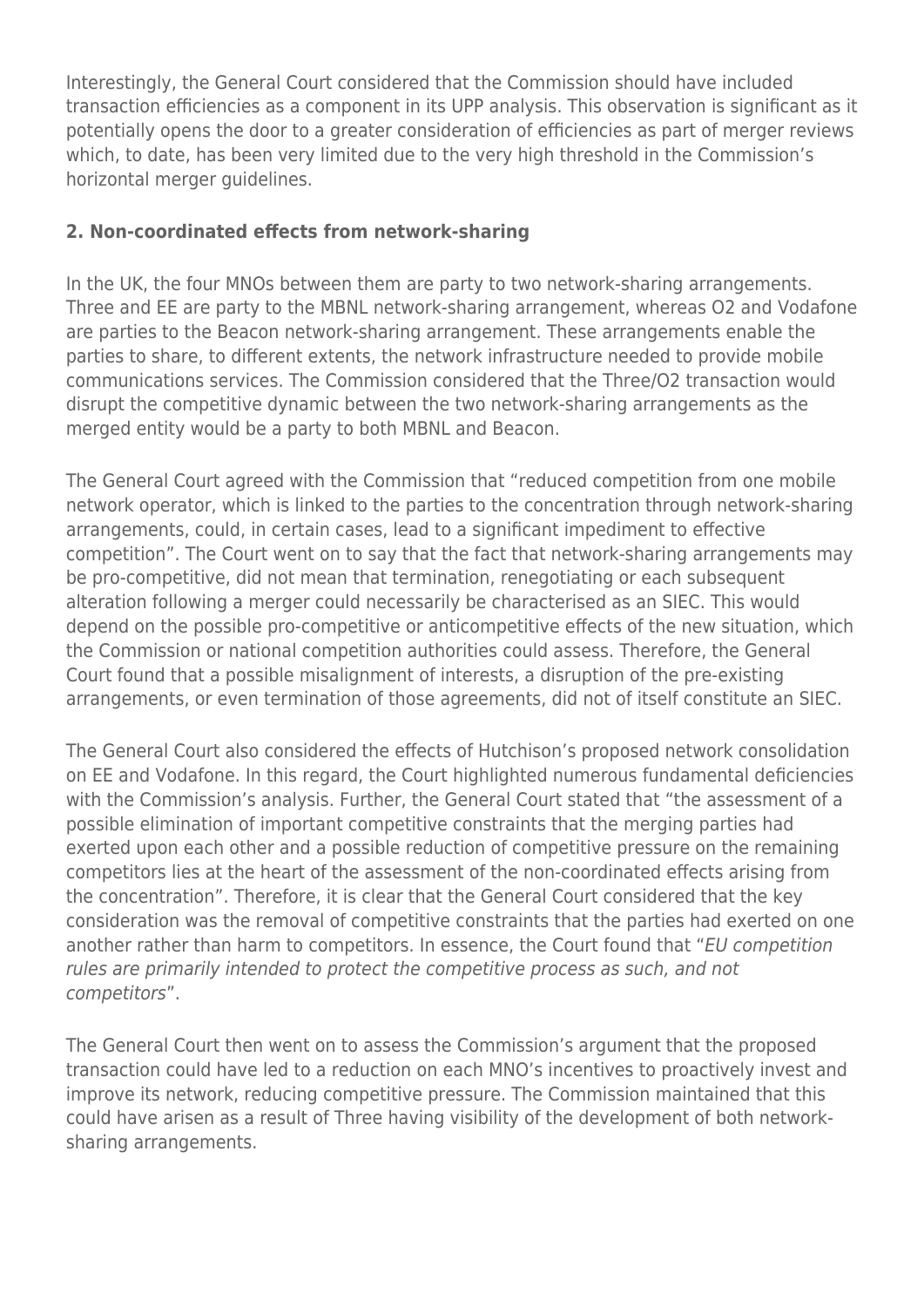However, the General Court criticised the timeframe of the Commission's assessment on this point, finding that in this sector a dynamic prospective analysis is necessary, over a relatively long period of time in the future. In particular, the Court considered that the Commission established that, in the long term, the merged entity would not maintain two separate networks. However, this timeframe was not then adopted by the European Commission when assessing the competitive effects of the transaction. The General Court therefore rejected the Commission's analysis based on increased transparency insofar as it was based on the assumption of two network-sharing arrangements.

The General Court therefore upheld Hutchison's appeal of the theory of harm relating to network sharing.

#### **3. Non-coordinated effects on the wholesale market**

Finally, the Commission's third theory of harm was that the merger would have given rise to non-coordinated effects on the market for wholesale access to mobile communications services. MNOs, which own and operate the network infrastructure necessary to provide mobile communications services, provide access services at a wholesale level to non-MNOs, such as mobile virtual network operators (MVNOs). Those non-MNOs can then offer retail mobile communication services to their subscribers.

Disagreeing with the Commission's analysis, the General Court held that the reduction from four to three operators on a wholesale market is not, in itself, capable of establishing a significant impediment to competition on the wholesale market.

The Court noted it was undisputed that Three's market share for the provision of wholesale access prior to the transaction was very small, i.e. between 0-5%. The General Court considered this tended to suggest the absence of any SIEC where others in the market have larger market shares. The combined market share of the parties (i.e. 30-40%) was also not indicative of the creation or strengthening of a dominant position or even an SIEC.

The General Court stated that the Commission had also relied on Three's gross add shares (i.e. Three's share of new subscribers) to support its theory of harm. However, the Commission did not explain properly why gross add shares were of decisive importance. The General Court held that the fact that Three's gross add share was higher than its market share was not, in this case, sufficient to establish an SIEC and could not of itself classify Three as an ICF.

In addition, as regards the Commission's qualitative analysis, the General Court agreed with Hutchison that the Commission had not established that Three was an ICF, applying the criteria "which it had imposed on itself" in its guidelines. Even if the Commission's analysis had shown this, the General Court noted that such analysis would not be sufficient to show that Three and O2 exerted on each other important competitive constraints which would be eliminated following the merger.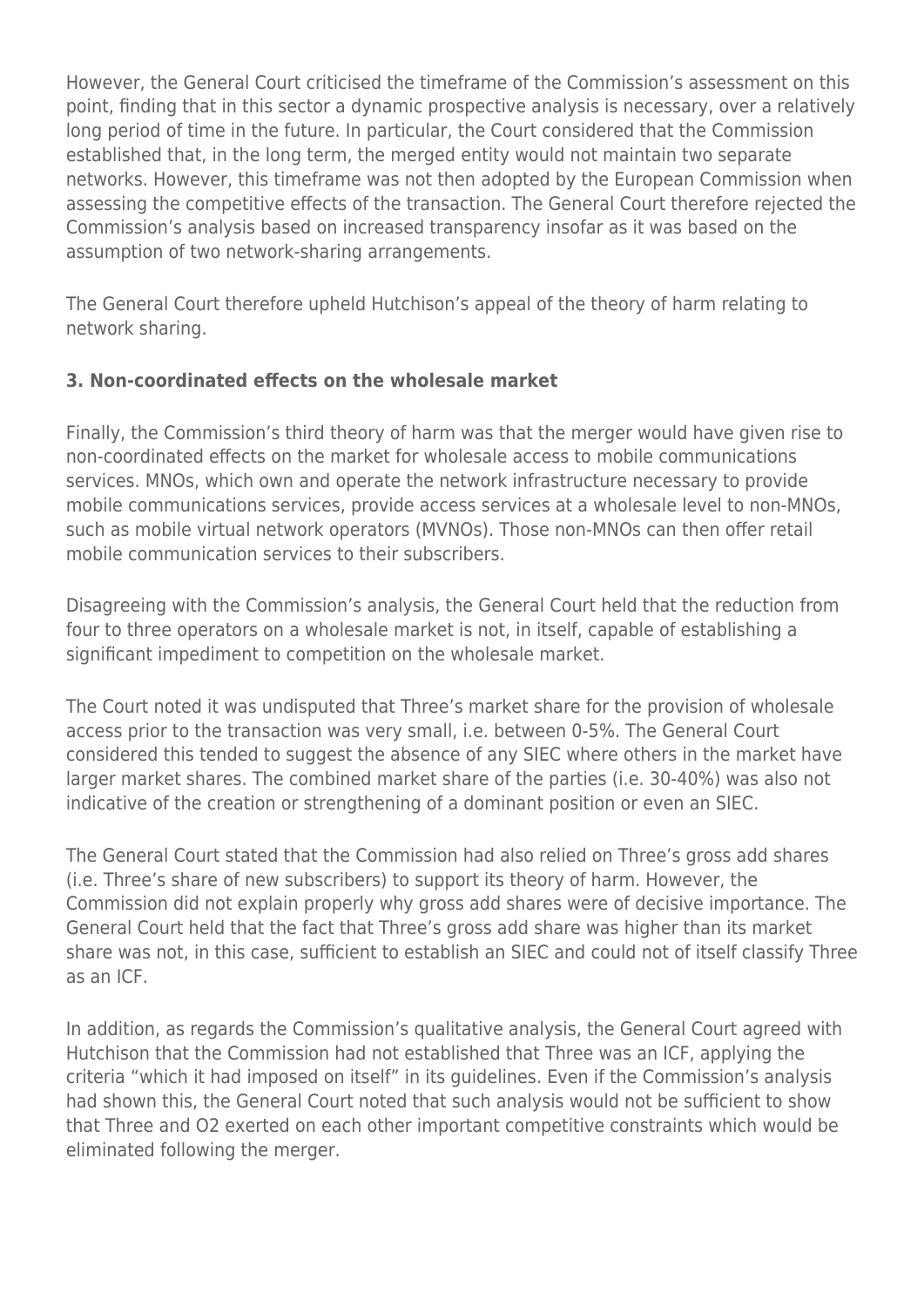The General Court therefore upheld Hutchison's complaint as regards the third theory of harm.

Veronica Roberts and Christon Shenolikar were part of a team advising O2 and its parent company Telefónica SA on this transaction. The views expressed in this e-bulletin do not necessarily reflect the views of O2 or Telefónica.